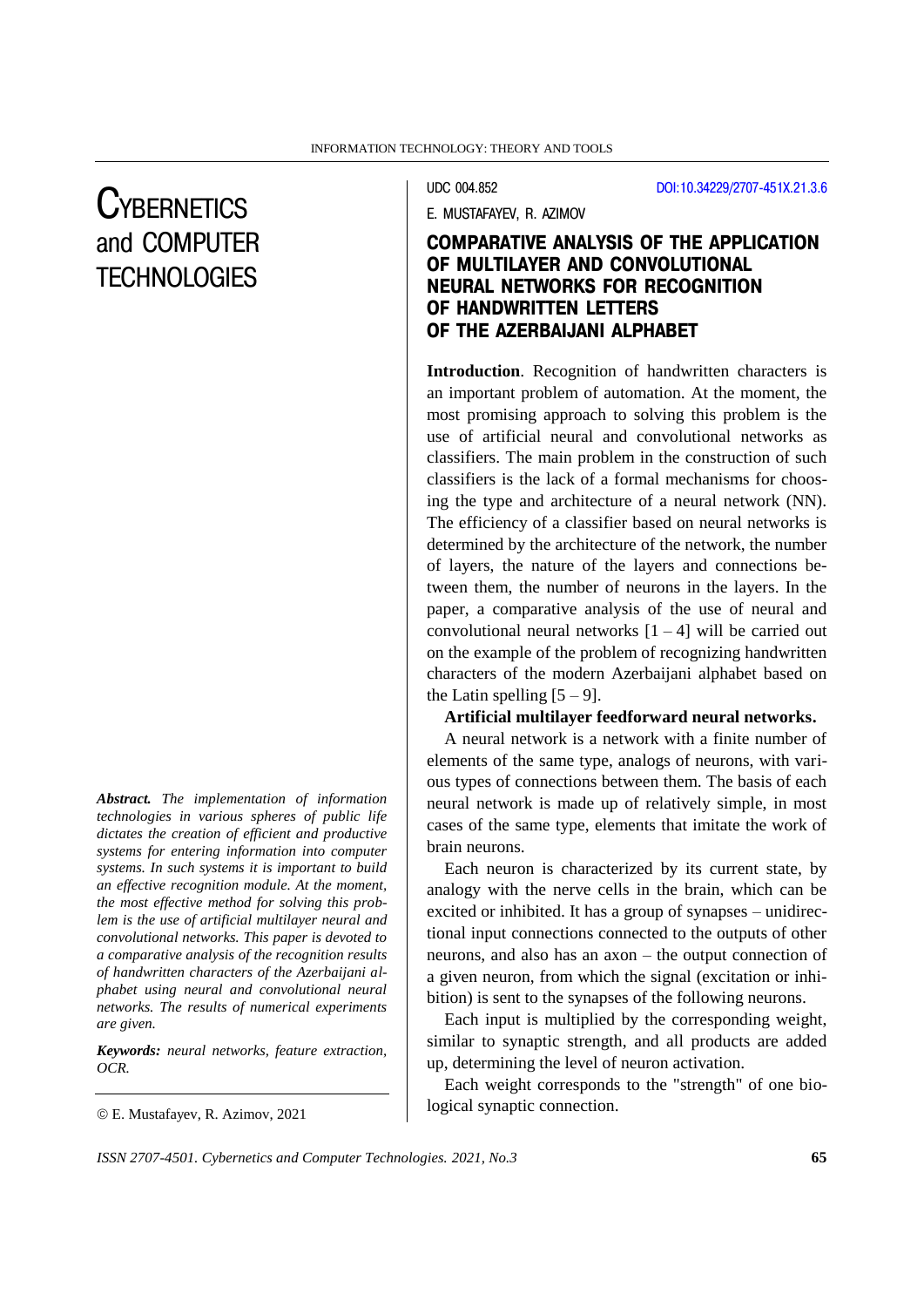The summing block corresponding to the body of a biological element determines the current state of the neuron as the weighted sum of its inputs (Fig. 1):

$$
s = \sum_{i=1}^{n} x_i \cdot w_i + \theta,
$$

where  $w_i$  – synapse weight  $(i=1..n)$ ,  $\theta$  – bias value,  $s$  – summation result,  $x_i$  – input vector component  $(i$ nput signal)  $(i = 1..n)$ ,  $n$  – number of input neurons.

The output of a neuron is a function of its state

$$
y = f(s),
$$

where  $y$  – output signal of the neuron,  $f$  – nonlinear transformation (activation function). The logistic function, hyperbolic tangent function, ReLU function or Leaky ReLU function can be taken as a nonlinear activation function [2–4].

In multilayer neural networks, neurons are combined into layers. A layer is a collection of neurons with a single set of input signals (Fig. 2). The number of neurons in each layer can be any and in no way connected in advance with the number of neurons in other layers. In general, the network consists of *k* layers, numbered from left to right. External input signals are fed to the inputs of the neurons of the first layer (the input layer is often numbered as zero), and the outputs of the network are the outputs of the last layer. The number of input and output elements is determined by the problem definition. In addition to the input and output layers in a multilayer neural network, there are one or more intermediate (hidden) layers. Multilayer networks can form in cascading layers. The output of one layer is the input for the next layer. The work of the neural network consists of transforming the input vector  $X$  into the output vector  $Y$ , and this transformation is done with the weights of the network.





**Convolutional neural networks.** A convolutional neural network (CNN) is usually an alternation of convolution layers, subsampling layers, and in the presence of fully-connected layers at the output. In this work, we will use classical LeNet-5 architecture proposed by Yann Lecun [1] as a CNN (Fig. 3).

A convolutional layer is a collection of feature maps. Feature maps are two-dimensional matrices that represent the result of convolution by a separate filter. Each neuron of the feature map is connected to a part of the neurons of the previous layer. All maps of the convolutional layer are the same size and are calculated using the formula:

$$
(w,h)=(W-k+1,H-l+1),
$$

where  $(w, h)$  – feature map size, *W* and *H* – the width and height of the original image, *k* and *<sup>l</sup>* – width and height of convolution kernel.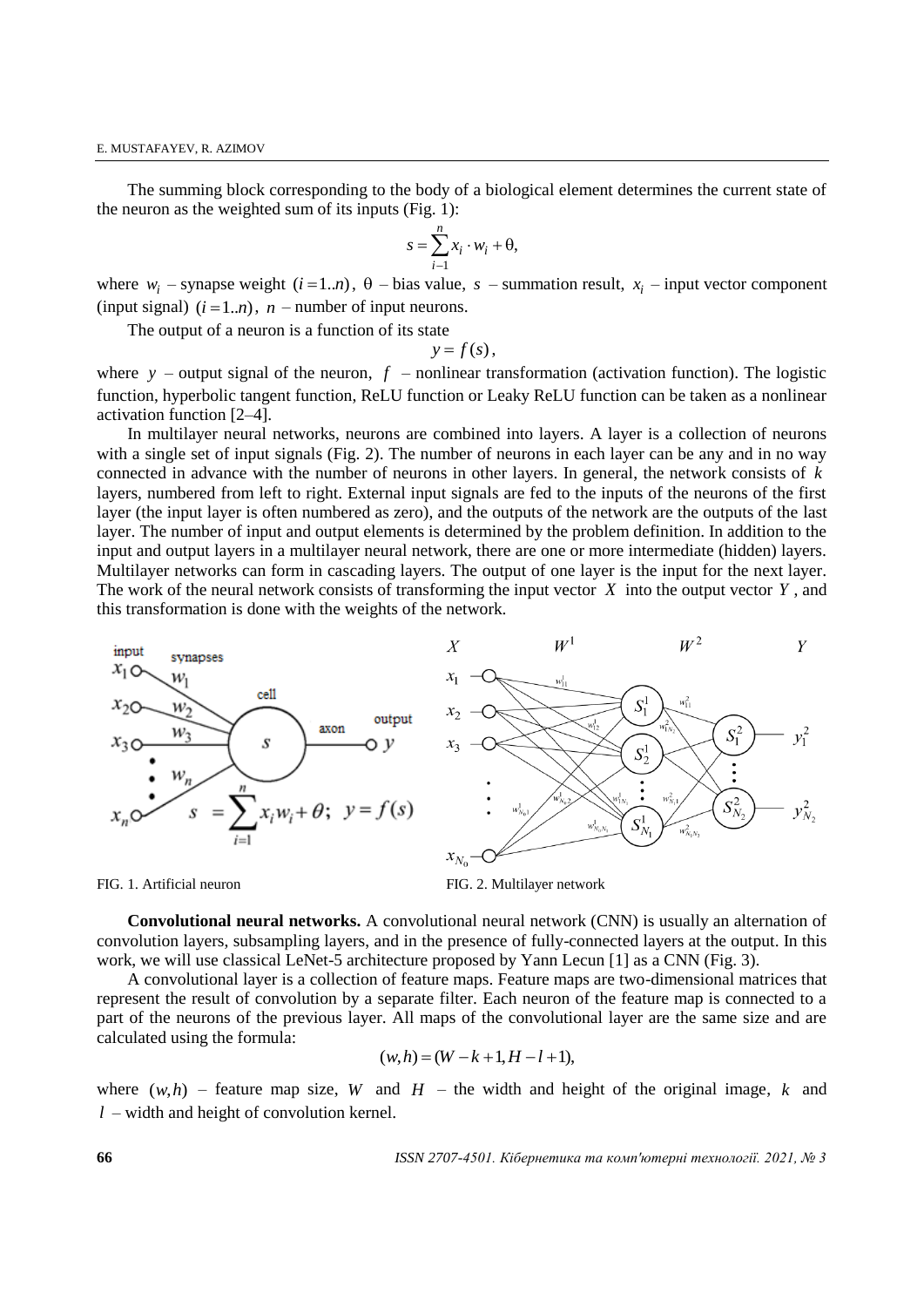

FIG. 3. Convolutional neural network

The convolutional layer is similar to the application of the convolution operation, where only a small size matrix of weights (the convolution kernel) is used, which is "transported" over the entire processed layer (Fig. 4).

The kernel is a system of shared weights. Within one feature map, all neurons use the same weights. In the convolutional layer, the total weights reduce the number of connections and allow finding the same feature over the entire image area.

Kernel size  $k \times l$  traverses with a given step (usually 1) the entire image, at each step, elementby-element multiplies the contents of the window by the kernel matrix, the result is summed up and written into the result matrix (Fig. 4). Then the result matrix is passed through the activation function (usually ReLU) and this forms the output of the convolutional layer.

The subsumpling layer, like the convolutional layer, has maps and their number coincides with the previous (convolutional) layer. The purpose of a layer is to reduce the dimensions of the maps of the previous layer. Basically, there are two types of subsampling layer: selection of maximum (max pooling) or average (average pooling) (Fig. 5).

For this, the feature map of the previous layer is divided into cells of a certain size (usually 2 x 2). Further, for each cell, depending on the selected downsampling algorithm, the maximum or average cell value is selected.

After sequential alternation of the convolutional and subsampling layers, the output of the last pooling layer is fed to the input of a fully connected 3-layer feedforward neural network to directly implement the classification function. The number of neurons in the output layer is determined by the nature of the task and is usually equal to the number of recognized classes.



FIG. 4. Convolutional map values FIG. 5. Pooling layer

*ISSN 2707-4501. Cybernetics and Computer Technologies. 2021, No.3* **67**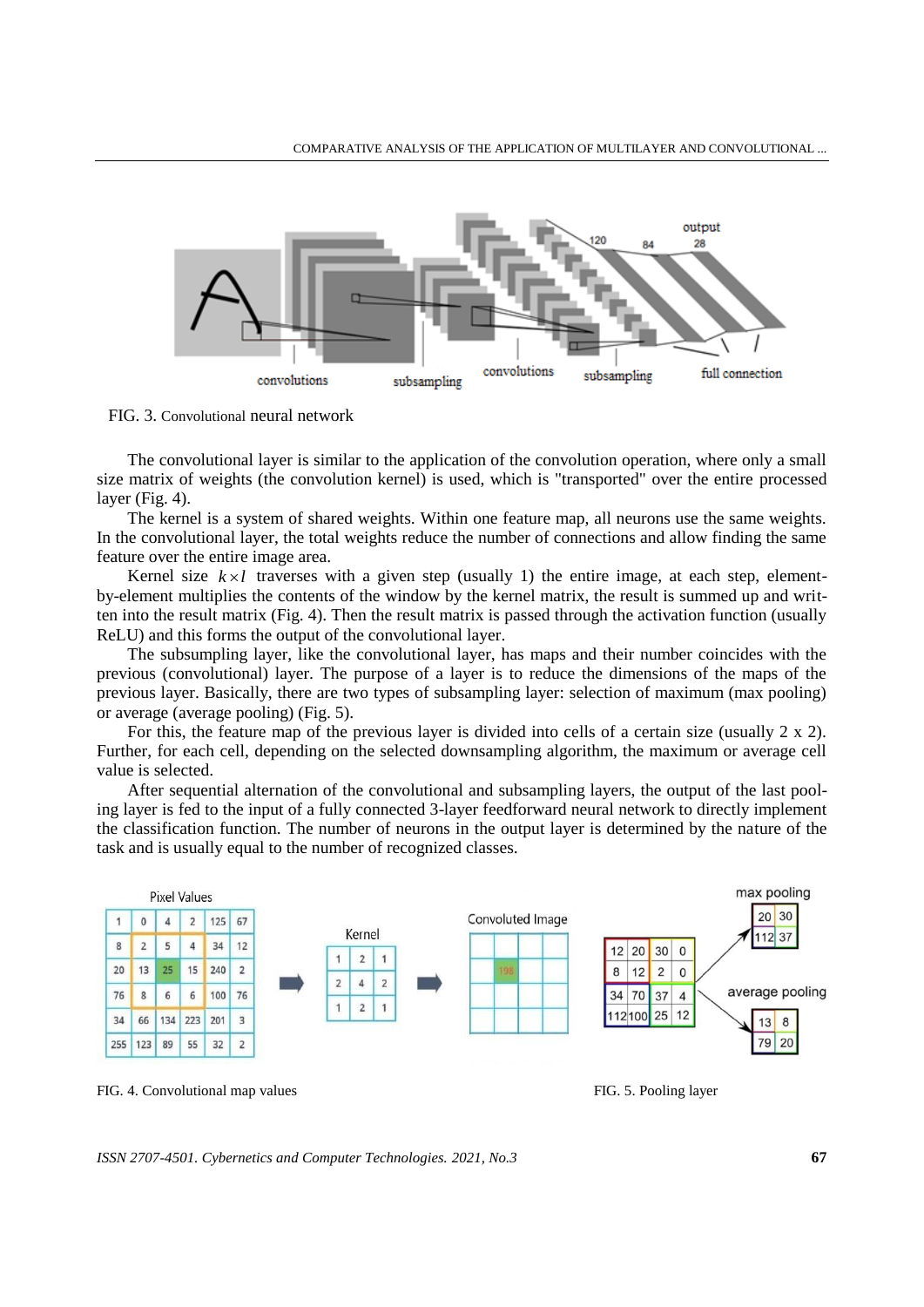#### **Conditions for carrying out numerical experiments**

For comparative analysis handwritten characters of the Azerbaijani alphabet, consisting of 32 characters, were used as the object of recognition (Fig. 6):

{ABCÇDEƏFGĞHIİJKLMNOÖPQRSŞTUÜVXYZ}.

From this set of characters symbols with strokes and dots at the top are removed –  $\{\tilde{G}I\tilde{O}\tilde{U}\}$ , since their recognition falls into two stages: recognition of the upper and lower parts. The lower part is determined using the character recognition module {GIOU}, and the upper part can be done using some other "lightweight" algorithms. So, the number of classes for recognition will be 28.

For training and testing we used a database of handwritten characters scaled up to size  $20 \times 20$  with preserve original proportions. When training convolutional networks, we used a  $32 \times 32$  size with a  $20 \times 20$  character in the center. The da-

tabase for each class contains 500 copies for training and 100 copies for testing, which ultimately gave  $28 \times 500 = 14000$  copies in the training sample and  $28 \times 100 = 2800$  copies in the test sample. To expand the training database, the augmentation technique was used – the artificial generation of new symbols using affine transformations. Using this technique, character bases consisting of 28000, 42000, and 70000 characters were generated to conduct numerical experiments as a test sample.

For completeness of the experiment, when training multilayer network, we fed not only the image itself (a vector with a dimension of 400) to the network input, but also the results of feature extraction. The Peripheral Directional Contributivity (PDC) is used as feature extraction method (Fig. 7) [10]. This feature reflects well the complexity, the orientation and the relative positioning of strokes in symbols. Directional Contributivity (DC) of each point of a symbol represents 8 (or 4)-dimensional vector. Each component of a vector represents distance from this point up to a symbol border in one of possible 8 directions (or a maximum of distances on 4 directions: vertical, horizontal and two diagonal). Then values of a vector are normalized. At movement from border on one of four directions we shall meet a point in which white color passes in black. We shall name such point as the 1st order peripheral point (or the



FIG. 7. Extraction of PDC feature

peripheral point of depth 1). If we move further, we shall meet the 2nd order peripheral point.

As a feature, we use DC for all the 1st and 2nd order peripheral points on four directions. For reduction of dimension and sensitivity shifts, we divide the sequence of peripheral points in each direction into segments and use the average DC values in each segment. In our experiments, we used the following PDC parameters:

- $\bullet$ Dimension DC = 4;
- $\bullet$  Directions quantity = 4 (two each in the horizontal and vertical directions);
- $\bullet$  Depth quantity = 2;
- Number of segments  $= 8$ .

As a result, the dimension of the PDC fea-

**68** *ISSN 2707-4501. Кібернетика та комп'ютерні технології. 2021, № 3*

|  | A <b>A A</b> A A A A A A A A<br><u>β Β β β Β β β β β β</u> |  |  |  |
|--|------------------------------------------------------------|--|--|--|
|  | $c$ c $c$ $c$ $c$ c $c$ c $c$ $c$ $c$                      |  |  |  |
|  |                                                            |  |  |  |
|  |                                                            |  |  |  |
|  |                                                            |  |  |  |
|  | <i><b>a a a a a a a a a a a</b></i>                        |  |  |  |
|  | $F$ $P$ $P$ $F$ $F$ $F$ $F$ $F$ $F$ $F$ $F$ $F$            |  |  |  |

FIG. 6. Example of handwritten characters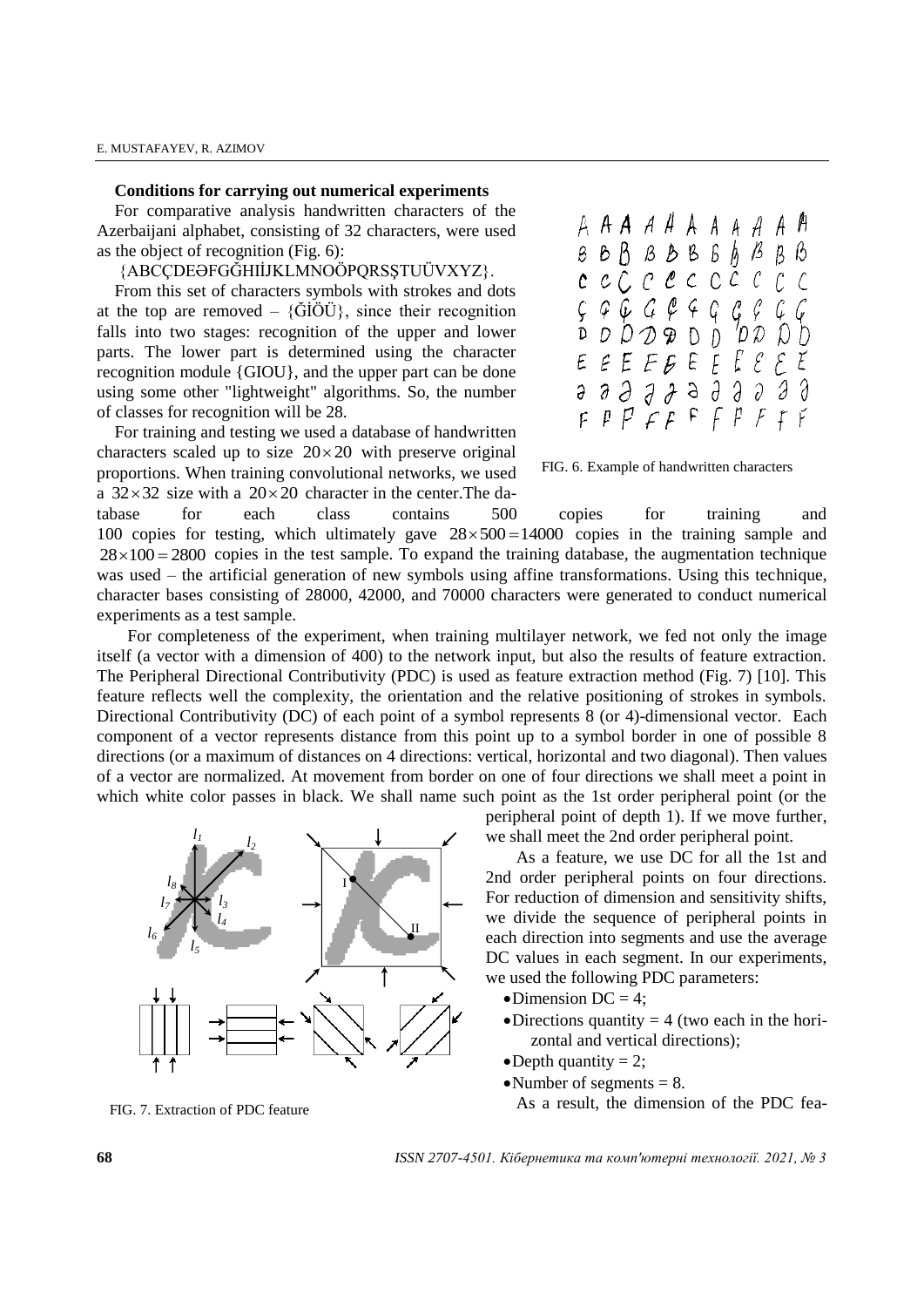ture will be  $4 \times 4 \times 2 \times 8 = 256$ .

For a comparative analysis, the following NN models were used.

*Artificial multilayer feedforward neural networks (AMFNN)*.

When training models 1 and 2, an image of a symbol without feature extraction was fed to the input of the neural network, and for models 3 and 4 – the results of feature extraction. Also, these models differ in the number of hidden layers.

| N              | Model               | Number<br>of layers | Number<br>of neurons<br>on layers | Number<br>of parameters |  |
|----------------|---------------------|---------------------|-----------------------------------|-------------------------|--|
|                | Pixels 400 50 28    | 3                   | $400 - 50 - 28$                   | 21478                   |  |
| $\mathfrak{D}$ | Pixels 400 50 50 28 |                     | $400 - 50 - 50 - 28$              | 24028                   |  |
| $\mathcal{F}$  | PDC 256 50 28       | 3                   | $256 - 50 - 28$                   | 14278                   |  |
| $\overline{4}$ | PDC 256 50 50 28    |                     | $256 - 50 - 50 - 28$              | 16828                   |  |

*Convolutional neural networks (CNN).*

These models differ in the number of feature maps in the "second" layer.

| N | Model                           | Number<br>of feature maps<br>on the 1 <sup>st</sup> layer | Number<br>of feature maps<br>on the 2 <sup>nd</sup> layer | Number<br>of neurons<br>on fully connected<br>layers | Number<br>of parameters |
|---|---------------------------------|-----------------------------------------------------------|-----------------------------------------------------------|------------------------------------------------------|-------------------------|
|   | LeNet5-filters-6-16             |                                                           | 16                                                        | $120 - 84 - 28$                                      | 63236                   |
|   | LeNet5-filters-6-8              | h                                                         |                                                           | $120 - 84 - 28$                                      | 38028                   |
|   | LeNet <sub>5</sub> -filters-6-4 | h                                                         |                                                           | $120 - 84 - 28$                                      | 25424                   |

For the software implementation of neural networks, the Keras library based on the Tensorflow framework was used [11]. To minimize the objective function, we used the Adam algorithm with standard parameters  $[12 - 13]$ .

Each neural network was trained 5 times using different starting points and the result was taken the variant that gave the maximum result on the test sample.

The comparison of recognition results for a test sample of neural network models was carried out according to the following parameters:

- the volume of the training sample (14000, 28000, 42000 и 70000 symbols),
- selection of a method in a pooling layer (maximum or average),
- influence of feature extraction.
- influence of the number of feature maps in the "second" layer.
- As a result, for comparative analysis, we will deal with 40 neural networks:
- AMFNN: {quantity of models} $x$ {quantity of DB} = 4 x 4 = 16;
- CNN: {quantity of models  $x$  {quantity of DB } x {quantity of pooling methods } = 3 x 4 x 2 = 24.

*ISSN 2707-4501. Cybernetics and Computer Technologies. 2021, No.3* **69**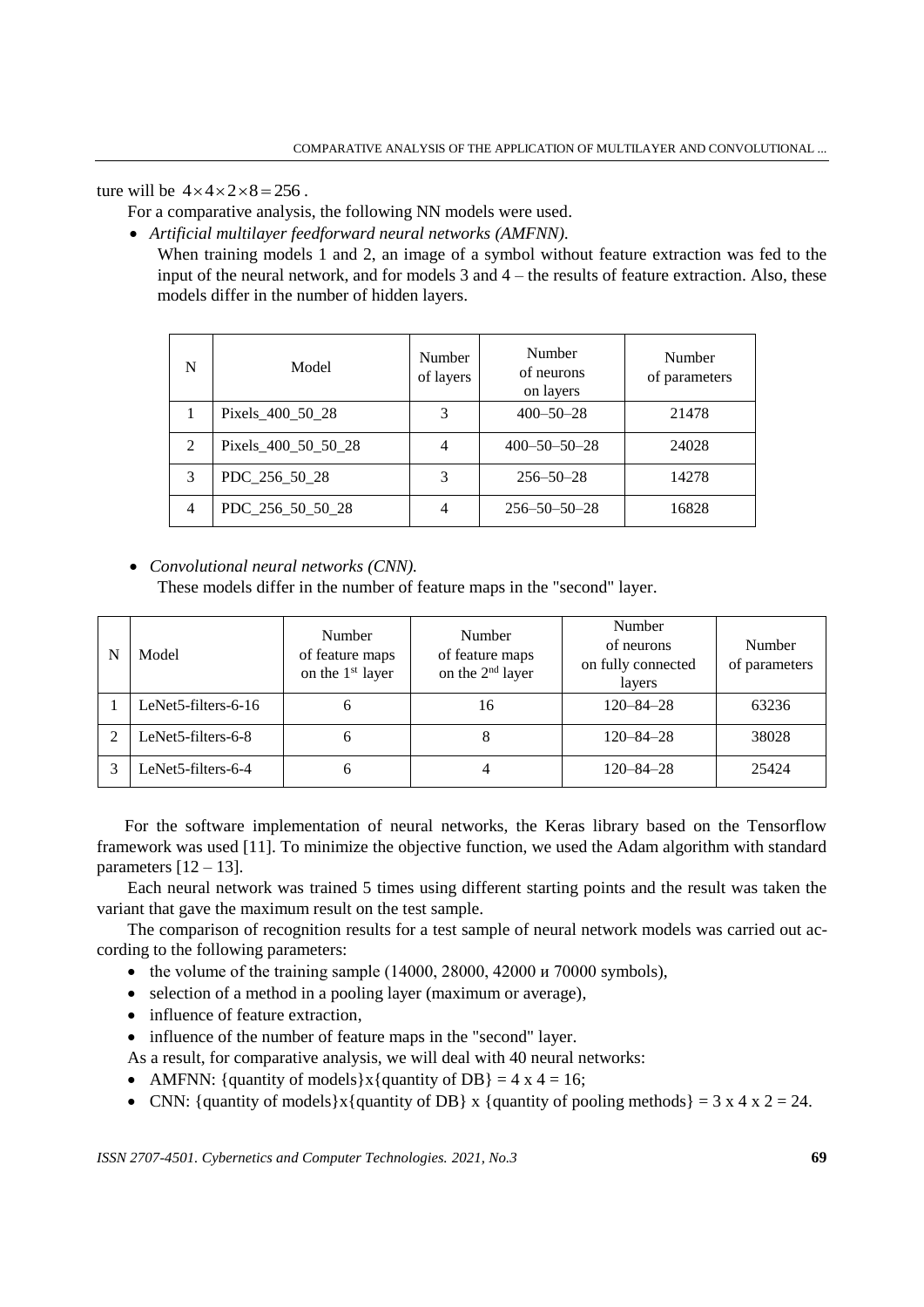**Results of numerical experiments.** Below are the results of the experiments.

TABLE. 1. Recognition results for all neural networks

| N              | Model               | Training data | Number        | Recognition      | Recognition  |
|----------------|---------------------|---------------|---------------|------------------|--------------|
|                |                     |               | of parameters | on training data | on test data |
|                | LeNet5-filters-6-16 | 14000         | 63236         | 99,64 %          | 89,32 %      |
| $\overline{2}$ | LeNet5-filters-6-16 | 70000         | 63236         | 99,58 %          | 89,14 %      |
| 3              | LeNet5-filters-6-16 | 42000         | 63236         | 99,23 %          | 88,82 %      |
| 4              | LeNet5-filters-6-8  | 70000         | 38028         | 99,26 %          | 88,75 %      |
| 5              | LeNet5-filters-6-8  | 14000         | 38028         | 99,57 %          | 88,57 %      |
| 6              | LeNet5-filters-6-8  | 28000         | 38028         | 99,38 %          | 88,43 %      |
| $\overline{7}$ | PDC-256-50-28       | 14000         | 14278         | 99,50 %          | 88,21 %      |
| 8              | LeNet5-filters-6-4  | 70000         | 25424         | 99,02 %          | 88,18%       |
| 9              | LeNet5-filters-6-16 | 28000         | 63236         | 99,49 %          | 88,18%       |
| 10             | LeNet5-filters-6-4  | 28000         | 25424         | 99,21 %          | 88,07 %      |
| 11             | LeNet5-filters-6-4  | 42000         | 25424         | 99,22 %          | 87,96 %      |
| 12             | LeNet5-filters-6-8  | 42000         | 38028         | 99,53 %          | 87,96 %      |
| 13             | PDC-256-50-28       | 70000         | 14278         | 97,79 %          | 87,86 %      |
| 14             | PDC-256-50-50-28    | 42000         | 16828         | 98,58 %          | 87,54 %      |
| .              | $\cdots$            | $\cdots$      | .             | $\cdots$         | $\cdots$     |
| 27             | Pixels-400-50-28    | 14000         | 21478         | 99,94 %          | 82,04 %      |
| 28             | Pixels-400-50-28    | 28000         | 21478         | 99,49 %          | 81,46 %      |

\* *For a compact view of this table for convolutional networks, the results of models with different downsampling methods are not shown, but the maximum values for each model are selected.*

TABLE. 2. Recognition results for multilayer neural networks

| N              | Model               | Training data | Number<br>of parameters | Recognition on<br>training data | Recognition<br>on test data |
|----------------|---------------------|---------------|-------------------------|---------------------------------|-----------------------------|
| 1              | PDC-256-50-28       | 14000         | 14278                   | 99,50 %                         | 88,21 %                     |
| $\overline{2}$ | PDC-256-50-28       | 70000         | 14278                   | 97,79 %                         | 87,86 %                     |
| 3              | PDC-256-50-50-28    | 42000         | 16828                   | 98,58%                          | 87,54 %                     |
| 4              | PDC-256-50-50-28    | 70000         | 16828                   | 97,97 %                         | 87,50 %                     |
| 5              | PDC-256-50-28       | 42000         | 14278                   | 98,69 %                         | 87,32 %                     |
| 6              | PDC-256-50-50-28    | 14000         | 16828                   | 99,60 %                         | 87,32 %                     |
| 7              | PDC-256-50-28       | 28000         | 14278                   | 98,53 %                         | 87,29 %                     |
| 8              | PDC-256-50-50-28    | 28000         | 16828                   | 98,74 %                         | 87,29 %                     |
| 9              | Pixels-400-50-50-28 | 70000         | 24028                   | 98,30 %                         | 84,04 %                     |
| 10             | Pixels-400-50-28    | 70000         | 21478                   | 98,76 %                         | 83,96 %                     |
| 11             | Pixels-400-50-50-28 | 42000         | 24028                   | 98,91 %                         | 83,36 %                     |
| 12             | Pixels-400-50-50-28 | 14000         | 24028                   | 99,98 %                         | 83,25 %                     |
| 13             | Pixels-400-50-28    | 42000         | 21478                   | 99,20 %                         | 83,04 %                     |
| 14             | Pixels-400-50-50-28 | 28000         | 24028                   | 99,27 %                         | 82,43 %                     |
| 15             | Pixels-400-50-28    | 14000         | 21478                   | 99,94 %                         | 82,04 %                     |
| 16             | Pixels-400-50-28    | 28000         | 21478                   | 99,49 %                         | 81,46 %                     |

*ISSN 2707-4501. Кібернетика та комп'ютерні технології. 2021, № 3*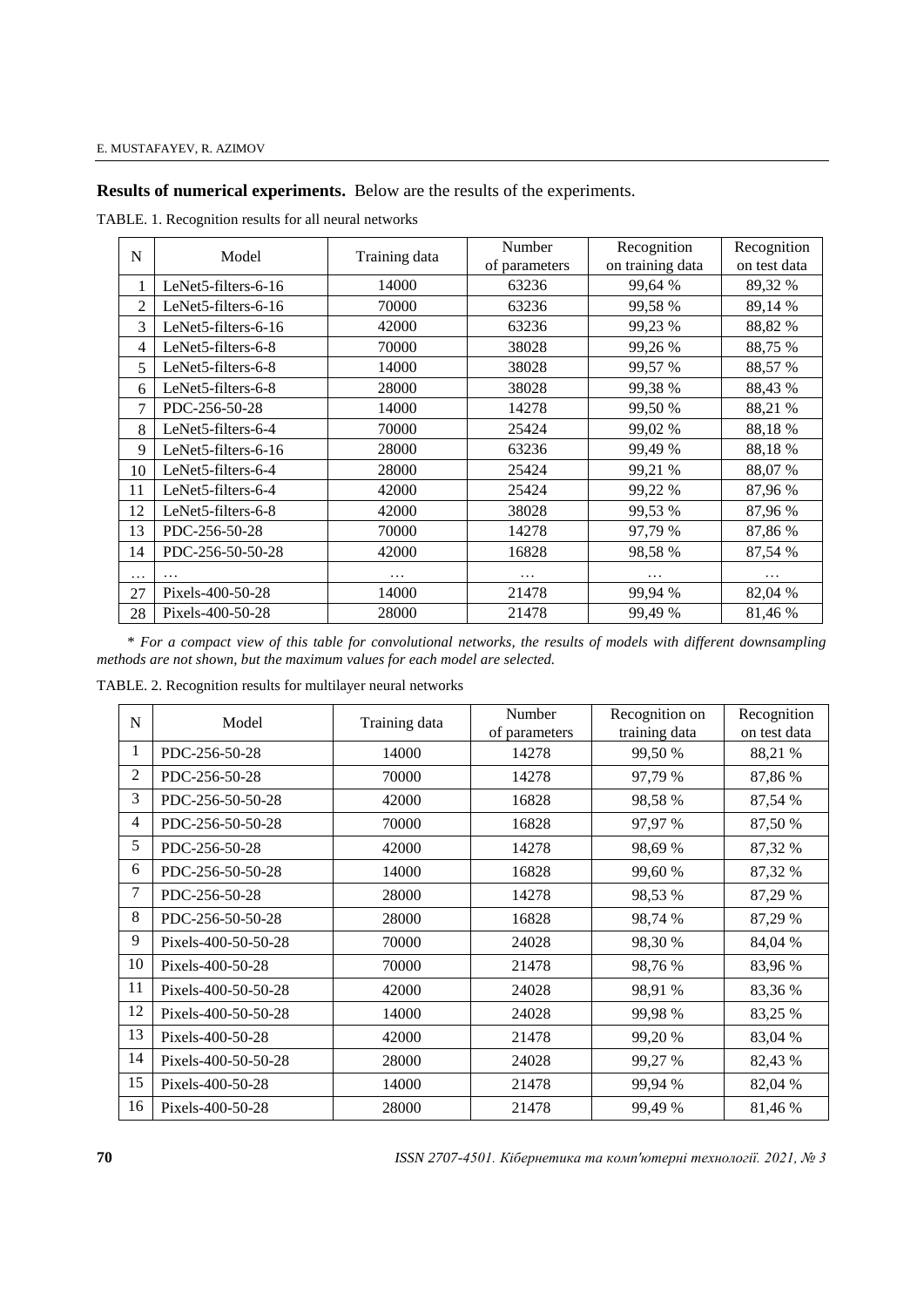

COMPARATIVE ANALYSIS OF THE APPLICATION OF MULTILAYER AND CONVOLUTIONAL ...





*ISSN 2707-4501. Cybernetics and Computer Technologies. 2021, No.3* **71**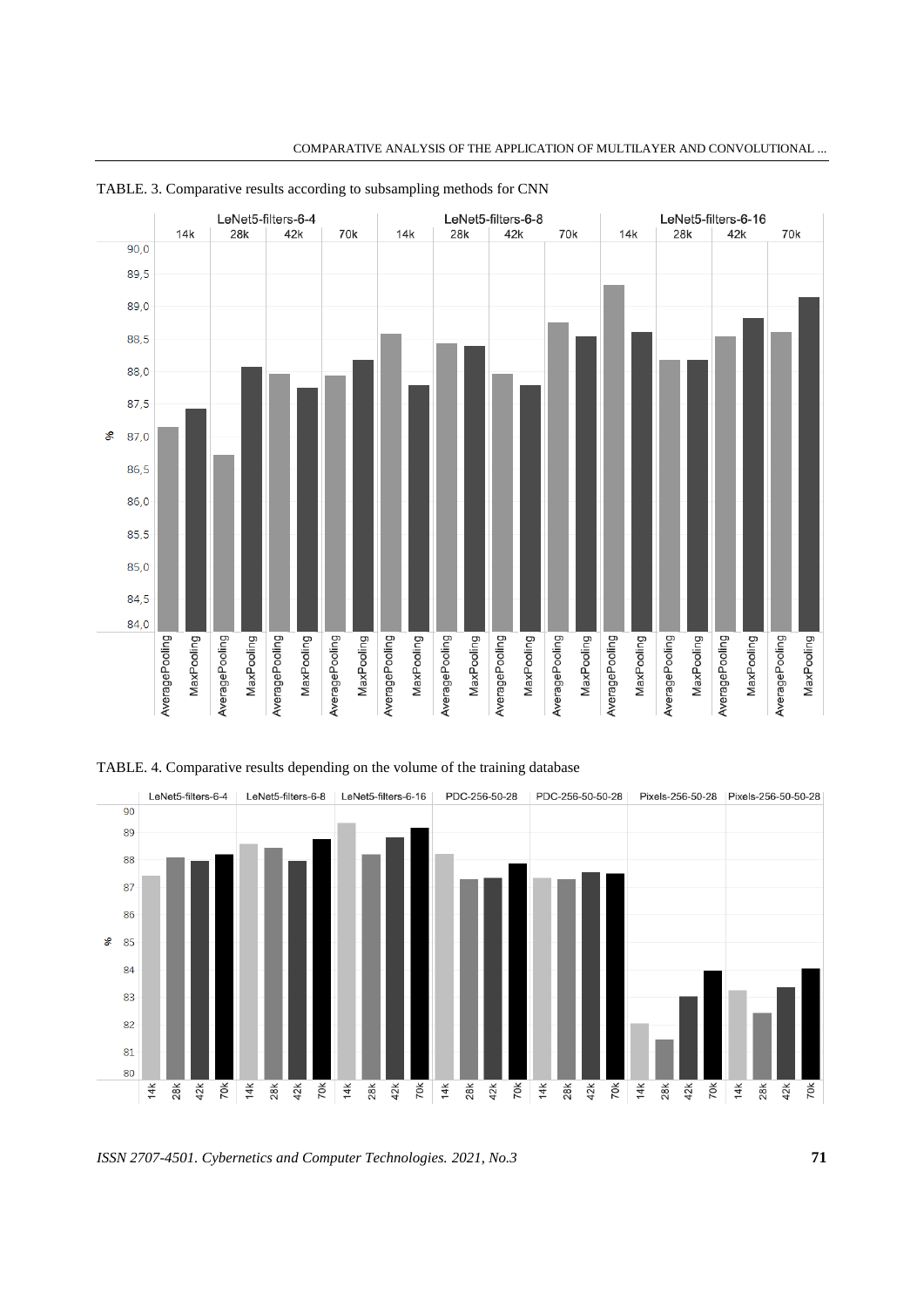#### E. MUSTAFAYEV, R. AZIMOV

**Conclusion.** As expected, the classical convolutional network with 6–16 feature maps showed better results, but the multilayer network, which trained on the symbols images, had the worst performance. Note that a multilayer network trained on the results of feature extraction showed rather high results, comparable with convolutional networks. In general, convolutional networks performed better than multilayer networks (Table. 1).

As expected, neural networks, which were trained on the results of feature extraction, showed higher results than networks that were trained on the image itself (Table. 2).

As can be seen from Table. 3, there is no definite advantage in the choice of the method in the subsampling layer. The choice of the subsampling method for a particular model can be selected experimentally.

Increase the training database did not give a tangible improvement in recognition results for convolutional networks and networks with preliminary feature extraction. However, for networks learning without feature extraction, an increase in the size of the database led to a noticeable improvement in performance.

#### **References**

- 1. Lecun Y., Bottou L., Bengio Y. Haffner P. Gradient-based learning applied to document recognition. *Proc. of the IEEE*. 1998. **86** (11). P. 2278–2324. <https://doi.org/10.1109/5.726791>
- 2. Golovko V.A., Krasnoproshin V.V. Neural network data processing technologies. Minsk: BSU, 2017. 263 p. (in Russian)
- 3. Osovsky S. Neural Networks for Information Processing. *Finance and statistics*. 2002. 344 p. (in Russian)
- 4. Mustafayev E.E. Handwritten text recognition methods. Fuyuzat, 2020. 189 p. (in Russian)
- 5. Aida-zade K.R., Mustafayev E.E. Intelligent recognition system of Azerbaijani handwritten forms. Proc. The Scientific Conference *"Modern problems of Cybernetics and Information Technologies".* Vol. III. Baku. 2006. P. 85–88. (in Russian)
- 6. Aida-zade K.R., Mustafayev E.E. About one hierarchical handwritten recognition system on the bases neural networks. *Transactions of the NAS of Azerbaijan, series of PTMS*. 2–3. 2002. P. 94–98. (in Russian)
- 7. Aida-zade K.R., Mustafayev E.E., Hasanov J.Z. About knowledge base usage for increasing intellectuality of recognition systems, Proc. the 11th Russian Conference *"Mathematical Methods of Pattern Recognition".* 2003. Moscow. P. 6–8. (in Russian)
- 8. Mustafayev E.E. Hierarchical Multilevel Form Recognition System. Proceedings of scientific conference *"Modern problems of applied mathematics".* Baku. 2002. P. 154–157.
- 9. Aida-zade K.R., Mustafayev E.E. Intelligent handwritten form recognition system based on artificial neural networks. Proceedings of the Intern. Conf. on Modeling and Simulation, 2006, 28-30 August, Konya, Turkey. P. 609–613.
- 10. Arif A.F., Takahashi H., Iwata A., Tsutsumida T. Handwritten postal code recognition by neural network a comparative study. *IEICE Trans.Inf.&Syst*. 1996. **E79-D** (5). P. 443–449.
- 11. Francois Ch. Deep Learning with Python. Manning Publications, Shelter Island, NY. 362 p.
- 12. Eldan R., Shamir O. The power of depth for feedforward neural networks. Conference on Learning Theory. 2016. **49**. P. 907–940.
- 13. <https://towardsdatascience.com/metrics-to-evaluate-your-machine-learning-algorithm-f10ba6e38234> (accessed: 26.07.2021)

Received 28.07.2021

#### **Elshan Mustafayev,**

PhD, leading researcher, Institute of Control Systems of the NAS of Azerbaijan, Baku, <https://orcid.org/0000-0002-1544-3897> [elshan.mustafayev@gmail.com](mailto:elshan.mustafayev@gmail.com)

**Rustam Azimov,**

researcher, Institute of Control Systems of the NAS of Azerbaijan, Baku. <https://orcid.org/0000-0002-4554-6985> [rustemazimov1999@gmail.com](mailto:rustemazimov1999@gmail.com)